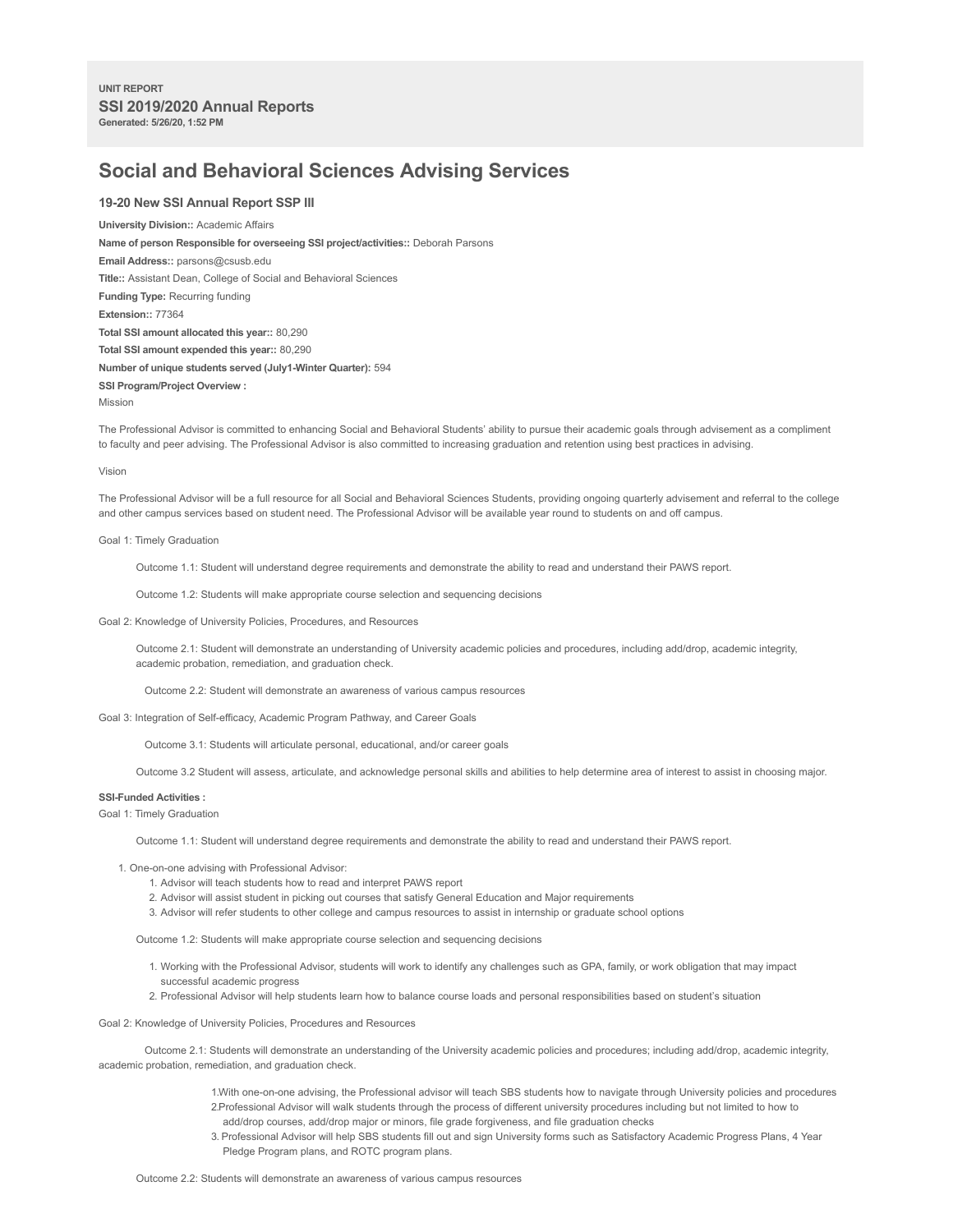1. With one-on-one advising, the Professional Advisor will assist students with referrals to various resources both on campus and within the College of Social and Behavioral Sciences based on the needs expressed by the student.

#### Goal 3: Integration of Self-Efficacy, Academic Program Pathway, and Career Goals

Outcome 3.1 Students will articulate personal, educational, and/or career goals

1. Professional Advisor will help SBS student with major selection and referral to campus resources

Outcome 3.2 Student will assess, articulate, and acknowledge personal skills and abilities to help determine area of interest to assist in choosing major.

1. Professional Advisor will help SBS students explore personal skills and abilities to help determine area of interest to assist in choosing major

#### **Progress Toward Outcomes/Cumulative Findings::**

From July 2019 through March 2020, the Professional Advisor has met with 877 students for advising. Out of these appointments, 594 were unique meaning 32% (n=283) of appointments were with students who had an additional appointment. This number does not include students talked to during SSI events, University Open House and Transfer events, or email and phone inquiries.

During the Spring 2019 term, the University moved to an advising caseload model. Within this the model, the Professional Advisor has a caseload of students in Crime Analysis, Geography, Environmental Studies, Sociology, and Social Work. The case load total during the Winter 2020 term totaled 1,102 students across the 5 majors. This case load model has helped the professional advisor reach out to all the students in one caseload during a given term. It has also allowed for gaining more in-depth knowledge for the majors in the case load. With the number of students on the caseload and number of unique students seen, 54% of the students were met with during in person meetings.

During the Fall and Winter terms, the Professional Advisor worked heavily in using advising campaigns through the EAB Navigate system. Campaigns focused on the 2014, -16, and -18 cohort tracking to make sure these students were on track for a 2-, 4-, or 6- year graduation. The Professional Advisor also help email campaigns to email students with Grad Checks on file for Fall 2019, Winter 2020, and Spring 2020 terms to help students plan for the remaining courses they needed for graduation.

#### **Recommendations for Continuous Improvement Efforts: :**

Moving to a case load model has greatly helped with workload issues that stemmed from not having a formal caseload and students not being consistent in the advisor they met with. Moving forward, the Professional Advisor is working with other campus advising units to help the college move forward in a more united advising plan.

Having a unified advising plan will help with planning for campaigns, communication with the advising caseload, and a unified goal of working towards GI 2025.

#### **Resources for Continuous Improvement Efforts:**

Continued, consistent, and timely communication between Undergraduate Studies and the Professional Advisors is still needed. Directives are usually given at the last minuet or changes are made without the input from Professional Advisors which makes projects that are currently being worked on get pushed back to work on whatever new project needs to be finished. With increased and timely communication, the Professional Advisor will be able to manage and organize the workload needed to make sure the advising outcomes are still being met.

#### **Challenges:**

The College of Social and Behavioral Sciences is one of the largest colleges on campus in terms of students. While the college now has five full-time Professional Advisors, some of those position are temporary and are not guaranteed to continue. A long term plan has not been disseminated on how the current advising model will continue to be sustained. Having five Advisors in the college has helped immensely with the number of students being seen by professional staff but there are still peak advising times where some students have to wait longer for an appointment with an advisor. This is especially hard given the other responsibilities of the position, in addition to advising students; such as supervision of the Mentor Advising Center and training of the new Professional Advisors, helping with Quarter to Semester Conversion efforts, and finally, conducting the various advising campaigns required by the university (e.g., Super-seniors) to aid in the Graduation Initiative 2025 efforts. Time management strategies and team work have continued to prove very helpful maximize time dedicated to student academic advising.

Another challenge for this past academic year was having to move all advising online. During the campus closure in the Fall term due to power outages and the closure of campus at the end of the Winter 2020 term because of COVID-19, the Professional Advisor had to quickly adapt all advising for the college into an online format. While most things were able to be easily adapted online, there was a significant workload increase during this time to make everything remotely accessible which cut down on some appointment times.

## **Budget Summary:**

Attached Files SSI Annual Report Budget Summary 19-20 SSPIII.xlsx **Check-in/Utilization Data:** Attached Files

**SSPIII Appointments.xlsx Feedback on Reporting: Providing Department:** Social and Behavioral Sciences Advising Services

## **19-20 SSI Annual Report Mentor Advising Center**

**University Division::** Academic Affairs **Name of person Responsible for overseeing SSI project/activities::** Deborah Parsons **Email Address::** parsons@csusb.edu **Title::** Assistant Dean, College of Social and Behavioral Sciences **Funding Type:** Recurring funding **Extension::** 77364 **Total SSI amount allocated this year::** 16,800 **Total SSI amount expended this year::** 16,800 **Number of unique students served (July1-Winter Quarter):** 1,075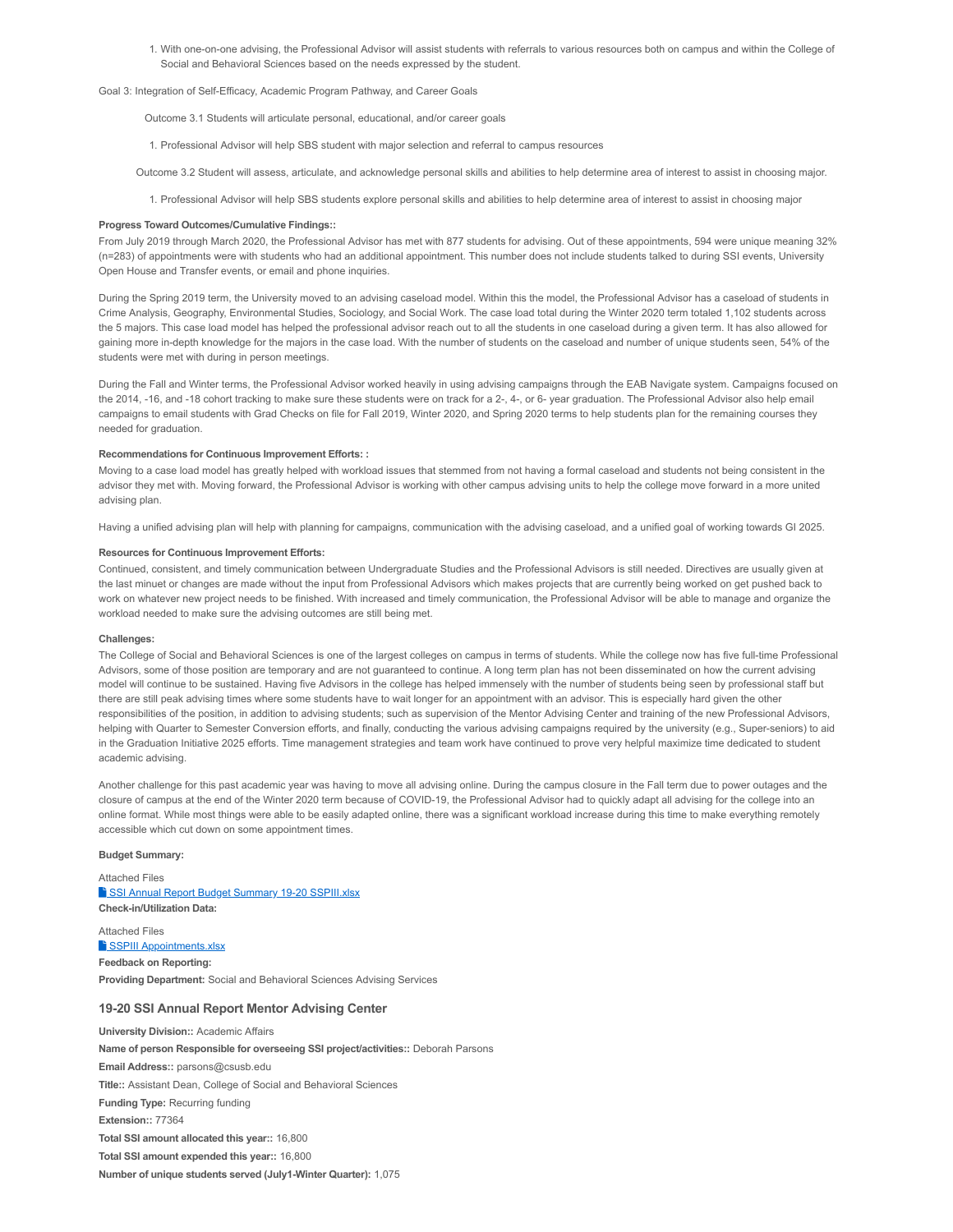#### **SSI Program/Project Overview :**

The Mentor Advising Center (MAC) is committed to enhancing Social and Behavioral Sciences students' ability to pursue their academic goals through advisement and mentorship. The MAC is currently serving in the majors of Criminal Justice, Economics, History, Political Science, Social Sciences, and Sociology. Mentor Advisors assist in the development of individual plans toward graduation.

The overarching goal of the MAC is student success, student retention, and increased graduation rates. Our focus for the 2019-2020 year is: Goal 1. Student utilization of the MAC

Outcome 1.1: Increase number of unique students to the MAC

Outcome 1.2: Provide ongoing support to returning MAC advisees

Goal 2. Increase department utilization of the MAC.

Outcome 2.2: Increase department referrals to the MAC

Goal 3. Provide professional development and in-service learning of our Mentor Advisors to increase student success of students seen in the MAC Outcome 3.1: Increase knowledge of College and University resources and policies

**SSI-Funded Activities :**

#### Goal 1. Student utilization of the MAC

#### Outcome 1.1: Increase number of unique students to the MAC

Place advising holds strategically by major and according to class standing (freshman, sophomore, junior)

Disseminate marketing/public relations materials to bring awareness of the MAC services

Attend on campus events to increase awareness of MAC services to students

## Outcome 1.2: Provide ongoing support to returning MAC advisees

Place advising holds strategically by major and according to class standing (freshman, sophomore, junior) to provide ongoing student support.

Run Queries on students based on these criteria, and send a personal invitation of continuing student support from the MAC.

Disseminate marketing/public relations materials to bring awareness of the MAC services

# Goal 2. Increase department utilization of the MAC

#### Outcome 2.2: Increase department referrals to the MAC

Bring awareness to the Chairs and faculty of the college of the MAC success in meeting the advising needs of their students Attend Department meetings to highlight services of the MAC

## Goal 3. Provide professional development and in-service learning of our Mentor Advisors to increase student success of students seen in the MAC Outcome 3.1: Increase knowledge of College and University resources and policies

Peer Advisors attend University wide training at the beginning of the Fall term to go over campus policies, procedures

Hold weekly training meetings/workshops about careers, graduate programs, different advising models, Financial Aid, and other resources available to students.

Cross training Mentor Advisors in all majors advised

Provide training on curricular changes for Quarter to Semester changes

**Progress Toward Outcomes/Cumulative Findings::**

Goal 1. Student utilization of the MAC

Fall 2019 data, showed that 44% (n=230) of students who completed the online evaluation are coming in for repeat visits to the MAC versus 56% (n=290) of students who are visiting the MAC for the first time. These percentages dropped from Fall 2018 where 52% (n=262) of students were returning to the MAC for advising. The assumption can be made that because the college now houses five professional advisors, the numbers between the number of students seen in the MAC and the number of students seen by the professional advisors will start to even out allowing the MAC to begin to offer more than schedule planning with students in the future. Fall quarter continues to currently be the biggest group of new students coming in for advising which coincides with new students being admitted for the Fall quarter. We had 600 students sign into the MAC for Fall 2019 versus 685 student sign-ins during the Fall 2018 quarter.

Goal 2. Increase department utilization of the MAC

The MAC continues to see six out of the nine majors in the College of Social and Behavioral Sciences. We continue to be hindered by space and cannot see all majors within the college. Students are still heavily referred to the MAC by department offices and is known as the 'go-to' place for advising within the majors that are advised within the Center. The MAC continues to also work closely with departments to foster partnership with faculty members who also do advising with our students. We are continuing to work towards the goal of eventually seeing all majors within one space.

Goal 3. Develop professional development and in-service learning of our Mentor Advisors to increase student success of students seen in the MAC

We have continued to develop a more formal curriculum for our Mentor Advisors to help with both personal and professional development throughout the academic year. During Fall 2019 term, during weekly meetings, the Mentor Advisors were cross trained by the Professional Advisors for the College on the majors served in the MAC, taught different advising models to utilize in their sessions with students, and we continued training on Quarter to Semester materials. Winter 2020 quarter focused on more on campus resources and continued training on Quarter to Semester curriculum as it became available.

Additionally, the Peer Advisors started to utilize the EAB Navigate platform on a regular basis with the development of a Peer Advising Care unit and agreement across the campus for what permissions would be allowed for Peer Advisors.

In addition to the weekly meetings, all new Mentor Advisors were required to attend the University Peer Advisor and Peer Mentor training hosted by Undergraduate Studies and facilitated by Professional Advisors across the Campus before the start of the Fall 2019 term.

#### **Recommendations for Continuous Improvement Efforts: :**

The MAC continues its efforts in serving students within the College of Social and Behavioral Sciences and will continue to outreach to incoming students as well as continuing students. Starting during Summer Orientations, the MAC advertises the services offered to students on a quarterly basis. Flyers posted throughout the College every quarter let students know the MAC is available. The MAC's goal of increasing unique and returning student utilization is an ongoing goal.

We employed the use of an online evaluation at the start of Fall 2015 instead of using paper cards to receive student feedback. We have also changed the feedback questions to encompass data that will help the MAC improve in servicing students and being able to change and grow with the diverse student population. We had an 82% completion rate from July 1, 2019-March 24<sup>th</sup>, 2020 with a continuing goal of 100% completion. This completion rate is up from 72% in the 18-19 academic year.

#### **Resources for Continuous Improvement Efforts:**